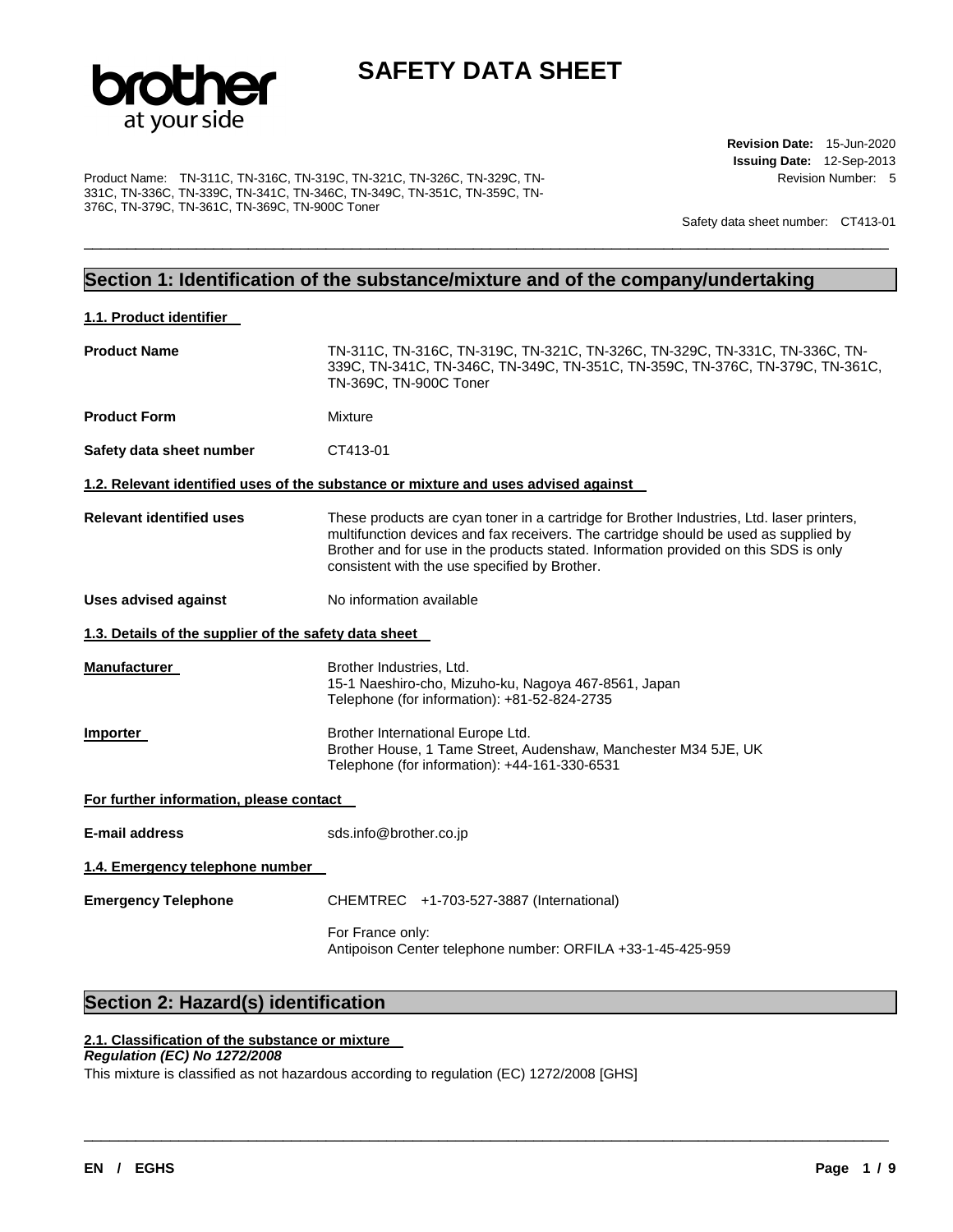

\_\_\_\_\_\_\_\_\_\_\_\_\_\_\_\_\_\_\_\_\_\_\_\_\_\_\_\_\_\_\_\_\_\_\_\_\_\_\_\_\_\_\_\_\_\_\_\_\_\_\_\_\_\_\_\_\_\_\_\_\_\_\_\_\_\_\_\_\_\_\_\_\_\_\_\_\_\_\_\_\_\_\_\_\_\_\_\_\_\_\_\_\_

Product Name: TN-311C, TN-316C, TN-319C, TN-321C, TN-326C, TN-329C, TN-331C, TN-336C, TN-339C, TN-341C, TN-346C, TN-349C, TN-351C, TN-359C, TN-376C, TN-379C, TN-361C, TN-369C, TN-900C Toner

**Revision Date:** 15-Jun-2020 **Issuing Date:** 12-Sep-2013 Revision Number: 5

Safety data sheet number: CT413-01

### **2.2. Label elements**

*Regulation (EC) No 1272/2008* 

This mixture is classified as not hazardous according to regulation (EC) 1272/2008 [GHS]

### **2.3. Other hazards**

This product contains no substance considered to be persistent, bioaccumulating nor toxic (PBT). This product contains no substance considered to be very persistent nor very bioaccumulating (vPvB).

## **Section 3: Composition/information on ingredients**

#### **3.1 Substances**

Not applicable

### **3.2 Mixtures**

| Chemical name               | CAS No      | EC No     | EC Index No | Weight-%    | Classification<br>according to<br><b>Regulation (EC)</b><br>No. 1272/2008<br>ICLP1 | <b>REACH</b><br>Registration<br><b>Number</b> |
|-----------------------------|-------------|-----------|-------------|-------------|------------------------------------------------------------------------------------|-----------------------------------------------|
| Styrene-acrylate-copolymer  | 25767-47-9  |           |             | 80-90       | Not classified                                                                     | No data<br>available                          |
| Fatty acid ester            | $***$       |           |             | $3 - 10$    | Not classified                                                                     | No data<br>available                          |
| Pigment                     | $***$       |           |             | $3 - 7$     | Not classified                                                                     | No data<br>available                          |
| Silicon dioxide (amorphous) | 112945-52-5 | 231-545-4 |             | $1 - 3$     | Not classified                                                                     | No data<br>available                          |
| <b>PMMA</b>                 | 9011-14-7   |           |             | $1 - 3$     | Not classified                                                                     | No data<br>available                          |
| Silicon dioxide (amorphous) | 844491-94-7 | 430-570-1 |             | $\langle$ 2 | Not classified                                                                     | No data<br>available                          |
| Styrene-acrylate Resin      | $***$       |           |             | $0.1 - 1$   | Not classified                                                                     | No data<br>available                          |

\*\* CONFIDENTIAL

Full text of H- and EUH-phrases: see section 16

## **Section 4: First aid measures**

#### **4.1. Description of first aid measures**

General advice **If** symptoms persist, call a physician.

\_\_\_\_\_\_\_\_\_\_\_\_\_\_\_\_\_\_\_\_\_\_\_\_\_\_\_\_\_\_\_\_\_\_\_\_\_\_\_\_\_\_\_\_\_\_\_\_\_\_\_\_\_\_\_\_\_\_\_\_\_\_\_\_\_\_\_\_\_\_\_\_\_\_\_\_\_\_\_\_\_\_\_\_\_\_\_\_\_\_\_\_\_ **Inhalation** IF INHALED: Remove to fresh air and keep at rest in a position comfortable for breathing. Get immediate medical advice/attention.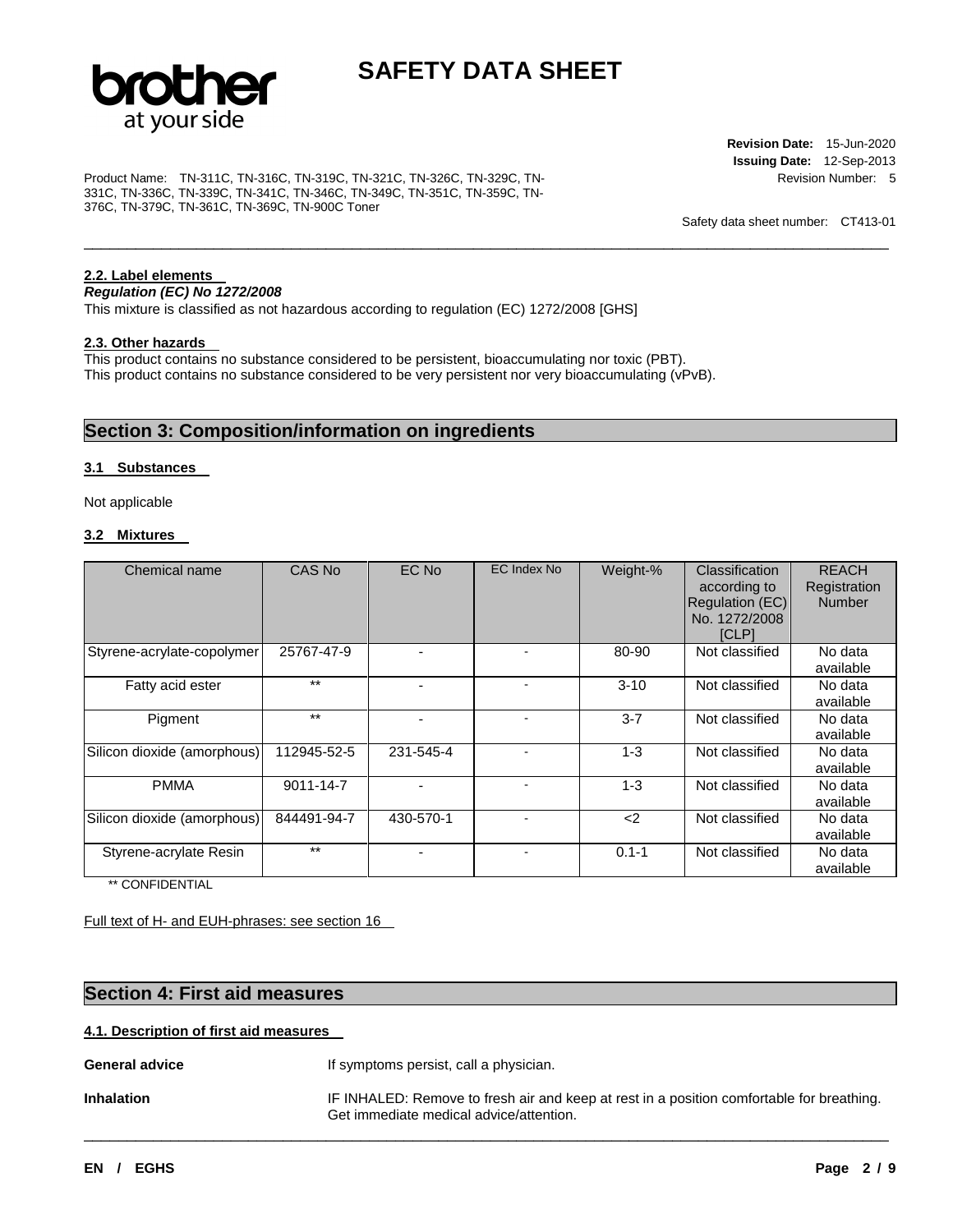

\_\_\_\_\_\_\_\_\_\_\_\_\_\_\_\_\_\_\_\_\_\_\_\_\_\_\_\_\_\_\_\_\_\_\_\_\_\_\_\_\_\_\_\_\_\_\_\_\_\_\_\_\_\_\_\_\_\_\_\_\_\_\_\_\_\_\_\_\_\_\_\_\_\_\_\_\_\_\_\_\_\_\_\_\_\_\_\_\_\_\_\_\_

Product Name: TN-311C, TN-316C, TN-319C, TN-321C, TN-326C, TN-329C, TN-331C, TN-336C, TN-339C, TN-341C, TN-346C, TN-349C, TN-351C, TN-359C, TN-376C, TN-379C, TN-361C, TN-369C, TN-900C Toner

**Revision Date:** 15-Jun-2020 **Issuing Date:** 12-Sep-2013 Revision Number: 5

Safety data sheet number: CT413-01

| Eye contact   | Rinse thoroughly with plenty of water for at least 15 minutes, lifting lower and upper eyelids.<br>Consult a physician.                                                                                                                                                                                                                    |
|---------------|--------------------------------------------------------------------------------------------------------------------------------------------------------------------------------------------------------------------------------------------------------------------------------------------------------------------------------------------|
| Skin contact: | Take off contaminated clothing. Wash off immediately with soap and plenty of water.                                                                                                                                                                                                                                                        |
| Ingestion     | Obtain immediate medical attention. Wash out mouth with water and give 100-200 ml of<br>water to drink.                                                                                                                                                                                                                                    |
|               | 4.2. Most important symptoms and effects, both acute and delayed                                                                                                                                                                                                                                                                           |
| Symptoms      | Inhalation (dust): For large quantities: May cause irritation to the respiratory system.<br>Increased difficulty in breathing. Sneezing. Coughing<br>Skin contact: : Repeated and/or prolonged skin contact may cause irritation<br>Eye contact: May cause eye irritation<br>Ingestion: May cause stomach ache. Unlikely route of exposure |
|               | 4.3. Indication of any immediate medical attention and special treatment needed                                                                                                                                                                                                                                                            |

**Note to physicians Treat symptomatically.** 

# **Section 5: Firefighting measures**

| 5.1. Extinguishing media                                   |                                                                                                                                                                                                                                                                                                                                                                                                                                                                              |
|------------------------------------------------------------|------------------------------------------------------------------------------------------------------------------------------------------------------------------------------------------------------------------------------------------------------------------------------------------------------------------------------------------------------------------------------------------------------------------------------------------------------------------------------|
| Suitable Extinguishing Media                               | Dry chemical, CO <sub>2</sub> , water spray or regular foam                                                                                                                                                                                                                                                                                                                                                                                                                  |
| Unsuitable extinguishing media                             | None.                                                                                                                                                                                                                                                                                                                                                                                                                                                                        |
| 5.2. Special hazards arising from the substance or mixture |                                                                                                                                                                                                                                                                                                                                                                                                                                                                              |
| Specific hazards arising from the<br>chemical              | May form explosive dust clouds in air.                                                                                                                                                                                                                                                                                                                                                                                                                                       |
| 5.3. Advice for firefighters                               |                                                                                                                                                                                                                                                                                                                                                                                                                                                                              |
| Special protective equipment for<br>fire-fighters          | Do not use high-pressure water in order to prevent creating a dust cloud and spreading fire<br>dust. Use appropriate respirator for carbon monoxide and carbon dioxide. Wear positive<br>pressure self-contained breathing apparatus (SCBA) during the attack phase of firefighting<br>operations and during cleanup in enclosed or poorly ventilated areas immediately after a<br>fire. Personnel not having suitable respiratory protection must leave the area to prevent |

\_\_\_\_\_\_\_\_\_\_\_\_\_\_\_\_\_\_\_\_\_\_\_\_\_\_\_\_\_\_\_\_\_\_\_\_\_\_\_\_\_\_\_\_\_\_\_\_\_\_\_\_\_\_\_\_\_\_\_\_\_\_\_\_\_\_\_\_\_\_\_\_\_\_\_\_\_\_\_\_\_\_\_\_\_\_\_\_\_\_\_\_\_

significant exposure to toxic combustion gases from any source.

## **Section 6: Accidental release measures**

### **6.1. Personal precautions, protective equipment and emergency procedures**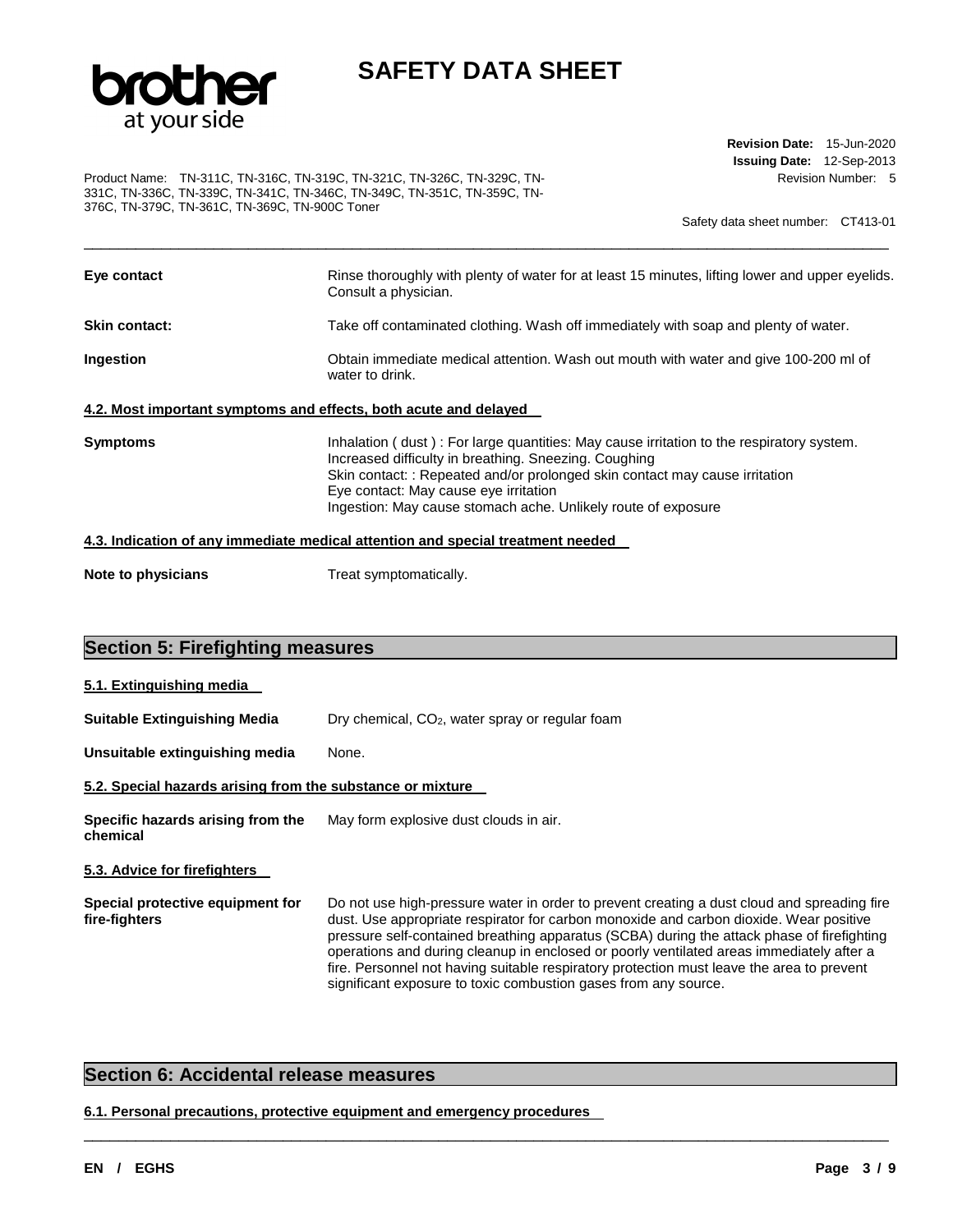

\_\_\_\_\_\_\_\_\_\_\_\_\_\_\_\_\_\_\_\_\_\_\_\_\_\_\_\_\_\_\_\_\_\_\_\_\_\_\_\_\_\_\_\_\_\_\_\_\_\_\_\_\_\_\_\_\_\_\_\_\_\_\_\_\_\_\_\_\_\_\_\_\_\_\_\_\_\_\_\_\_\_\_\_\_\_\_\_\_\_\_\_\_

Product Name: TN-311C, TN-316C, TN-319C, TN-321C, TN-326C, TN-329C, TN-331C, TN-336C, TN-339C, TN-341C, TN-346C, TN-349C, TN-351C, TN-359C, TN-376C, TN-379C, TN-361C, TN-369C, TN-900C Toner

**Revision Date:** 15-Jun-2020 **Issuing Date:** 12-Sep-2013 Revision Number: 5

Safety data sheet number: CT413-01

| For non-emergency personnel                               | Avoid generation of dust. Do not breathe dust. A suitable dust mask or dust respirator with<br>filter type A/P may be appropriate.                                                                                                                                                                                                                                                                              |
|-----------------------------------------------------------|-----------------------------------------------------------------------------------------------------------------------------------------------------------------------------------------------------------------------------------------------------------------------------------------------------------------------------------------------------------------------------------------------------------------|
| For emergency responders                                  | Use personal protection recommended in Section 8.                                                                                                                                                                                                                                                                                                                                                               |
| <b>6.2. Environmental precautions</b>                     |                                                                                                                                                                                                                                                                                                                                                                                                                 |
| <b>Environmental precautions</b>                          | Prevent substance entering sewers. Washings must be prevented from entering surface<br>water drains.                                                                                                                                                                                                                                                                                                            |
| 6.3. Methods and material for containment and cleaning up |                                                                                                                                                                                                                                                                                                                                                                                                                 |
| <b>Methods for containment</b>                            | Sweep the spilt toner or remove it with a vacuum cleaner and transfer into a sealed<br>container carefully. Sweep slowly to minimize generation of dust during cleanup. If a<br>vacuum cleaner is used, the motor must be rated as dust explosion proof. Potential for very<br>fine particles to be taken into the vacuum only to be passed back into the environment due<br>to pore size in the bag or filter. |
| Methods for cleaning up                                   | Take up mechanically, placing in appropriate containers for disposal                                                                                                                                                                                                                                                                                                                                            |
| Prevention of secondary hazards                           | Clean contaminated objects and areas thoroughly observing environmental regulations.                                                                                                                                                                                                                                                                                                                            |
| 6.4. Reference to other sections                          |                                                                                                                                                                                                                                                                                                                                                                                                                 |
| <b>Reference to other sections</b>                        | See section 8 for more information. See section 13 for more information.                                                                                                                                                                                                                                                                                                                                        |

# **Section 7: Handling and storage**

### **7.1. Precautions for safe handling**

| Advice on safe handling                                           | Keep out of the reach of children. Avoid generation of dust. Avoid inhalation of high<br>concentrations of dust. Avoid contact with eyes                                                                                         |  |  |  |
|-------------------------------------------------------------------|----------------------------------------------------------------------------------------------------------------------------------------------------------------------------------------------------------------------------------|--|--|--|
| <b>General hygiene considerations</b>                             | Handle in accordance with good industrial hygiene and safety practice                                                                                                                                                            |  |  |  |
| 7.2. Conditions for safe storage, including any incompatibilities |                                                                                                                                                                                                                                  |  |  |  |
| <b>Storage Conditions</b>                                         | Keep away from oxidizing agents                                                                                                                                                                                                  |  |  |  |
| 7.3. Specific end use(s)                                          |                                                                                                                                                                                                                                  |  |  |  |
| Specific use(s)                                                   | These products are cyan toner in a cartridge for Brother Industries, Ltd. laser printers,<br>multifunction devices and fax receivers. The cartridge should be used as supplied by<br>Brother and for use in the products stated. |  |  |  |

\_\_\_\_\_\_\_\_\_\_\_\_\_\_\_\_\_\_\_\_\_\_\_\_\_\_\_\_\_\_\_\_\_\_\_\_\_\_\_\_\_\_\_\_\_\_\_\_\_\_\_\_\_\_\_\_\_\_\_\_\_\_\_\_\_\_\_\_\_\_\_\_\_\_\_\_\_\_\_\_\_\_\_\_\_\_\_\_\_\_\_\_\_

# **Section 8: Exposure controls and personal protection**

### **8.1. Control parameters**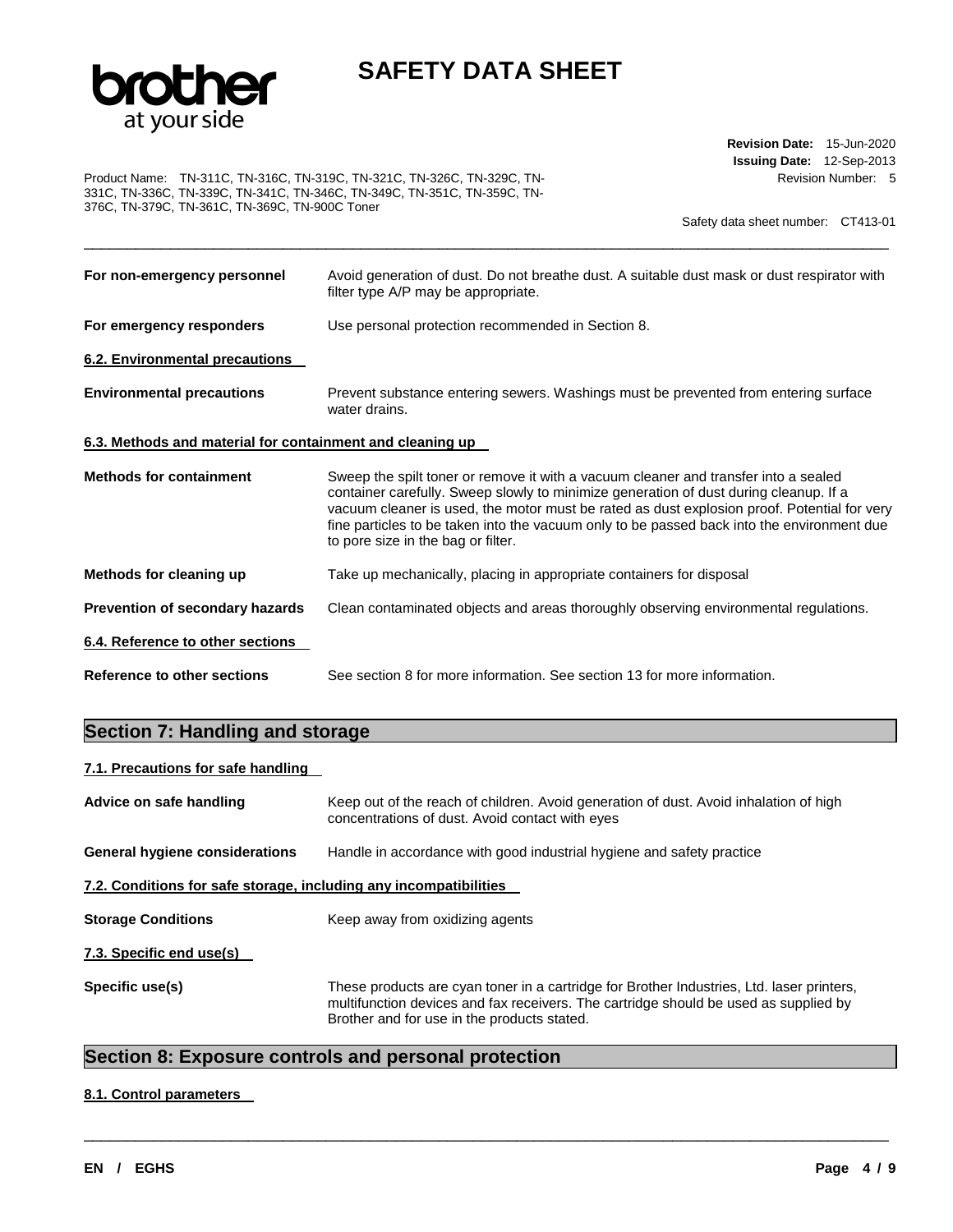

\_\_\_\_\_\_\_\_\_\_\_\_\_\_\_\_\_\_\_\_\_\_\_\_\_\_\_\_\_\_\_\_\_\_\_\_\_\_\_\_\_\_\_\_\_\_\_\_\_\_\_\_\_\_\_\_\_\_\_\_\_\_\_\_\_\_\_\_\_\_\_\_\_\_\_\_\_\_\_\_\_\_\_\_\_\_\_\_\_\_\_\_\_

Product Name: TN-311C, TN-316C, TN-319C, TN-321C, TN-326C, TN-329C, TN-331C, TN-336C, TN-339C, TN-341C, TN-346C, TN-349C, TN-351C, TN-359C, TN-376C, TN-379C, TN-361C, TN-369C, TN-900C Toner

**Revision Date:** 15-Jun-2020 **Issuing Date:** 12-Sep-2013 Revision Number: 5

Safety data sheet number: CT413-01

#### **Exposure Limits** .

| Chemical name                                      | Austria                  |                                                                                                                                                     | Switzerland                       | Poland | Norway | Ireland |  |
|----------------------------------------------------|--------------------------|-----------------------------------------------------------------------------------------------------------------------------------------------------|-----------------------------------|--------|--------|---------|--|
| Silicon dioxide                                    | TWA: 4 mg/m <sup>3</sup> |                                                                                                                                                     | TWA: 4 mg/m $3$                   |        |        |         |  |
| (amorphous)                                        |                          |                                                                                                                                                     |                                   |        |        |         |  |
| 112945-52-5                                        |                          |                                                                                                                                                     |                                   |        |        |         |  |
|                                                    |                          |                                                                                                                                                     |                                   |        |        |         |  |
| Derived No Effect Level (DNEL)                     |                          |                                                                                                                                                     | No information available.         |        |        |         |  |
| <b>Predicted No Effect Concentration</b><br>(PNEC) |                          | No information available.                                                                                                                           |                                   |        |        |         |  |
| 8.2. Exposure controls                             |                          |                                                                                                                                                     |                                   |        |        |         |  |
| Appropriate engineering controls                   |                          | Good general ventilation should be sufficient under normal use.                                                                                     |                                   |        |        |         |  |
| Personal protective equipment                      |                          | Not normally required. For use other than in normal operating procedures (such as in the<br>event of large spill), the following should be applied: |                                   |        |        |         |  |
| Eye/face protection                                |                          | Safety goggles.                                                                                                                                     |                                   |        |        |         |  |
| <b>Hand protection</b>                             |                          | Protective gloves.                                                                                                                                  |                                   |        |        |         |  |
| Skin and body protection                           |                          | Long sleeved clothing and long pants.                                                                                                               |                                   |        |        |         |  |
| <b>Respiratory protection</b>                      |                          | Face Mask. In case of large spillages: Wear suitable respiratory protective equipment.                                                              |                                   |        |        |         |  |
| <b>Environmental exposure controls</b>             |                          |                                                                                                                                                     | Avoid release to the environment. |        |        |         |  |

# **Section 9: Physical and chemical properties**

### **9.1. Information on basic physical and chemical properties**

| Appearance                       |                          |                  |
|----------------------------------|--------------------------|------------------|
| <b>Physical state</b>            | Solid Powder             |                  |
| Color                            | cyan                     |                  |
| Odor                             | Odorless.                |                  |
| Odor threshold                   | No information available |                  |
| Property                         | Values                   | Remarks • Method |
| рH                               | Not applicable           | None known       |
| Melting point / freezing point   | No data available        | None known       |
| Boiling point / boiling range    | Not applicable           | None known       |
| Flash point                      | Not applicable           | None known       |
| <b>Evaporation rate</b>          | Not applicable           | None known       |
| Flammability (solid, gas)        | Not applicable           | None known       |
| <b>Flammability Limit in Air</b> |                          | None known       |
| Upper flammability limit:        | No data available        |                  |
| Lower flammability limit:        | No data available        |                  |
|                                  |                          |                  |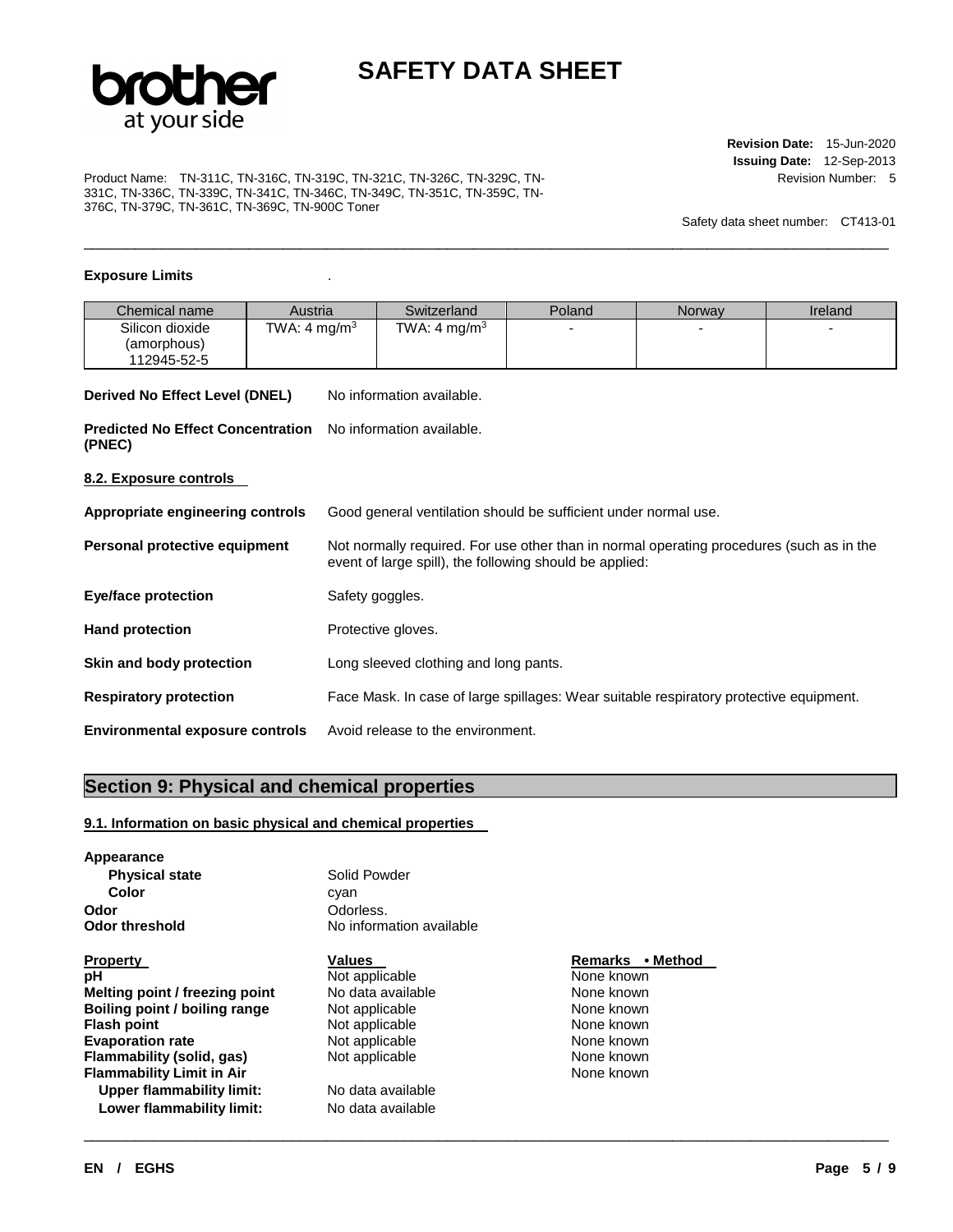

\_\_\_\_\_\_\_\_\_\_\_\_\_\_\_\_\_\_\_\_\_\_\_\_\_\_\_\_\_\_\_\_\_\_\_\_\_\_\_\_\_\_\_\_\_\_\_\_\_\_\_\_\_\_\_\_\_\_\_\_\_\_\_\_\_\_\_\_\_\_\_\_\_\_\_\_\_\_\_\_\_\_\_\_\_\_\_\_\_\_\_\_\_

\_\_\_\_\_\_\_\_\_\_\_\_\_\_\_\_\_\_\_\_\_\_\_\_\_\_\_\_\_\_\_\_\_\_\_\_\_\_\_\_\_\_\_\_\_\_\_\_\_\_\_\_\_\_\_\_\_\_\_\_\_\_\_\_\_\_\_\_\_\_\_\_\_\_\_\_\_\_\_\_\_\_\_\_\_\_\_\_\_\_\_\_\_

Product Name: TN-311C, TN-316C, TN-319C, TN-321C, TN-326C, TN-329C, TN-331C, TN-336C, TN-339C, TN-341C, TN-346C, TN-349C, TN-351C, TN-359C, TN-376C, TN-379C, TN-361C, TN-369C, TN-900C Toner

**Revision Date:** 15-Jun-2020 **Issuing Date:** 12-Sep-2013 Revision Number: 5

Safety data sheet number: CT413-01

| Vapor pressure                   | Not applicable                                                                                      | None known               |
|----------------------------------|-----------------------------------------------------------------------------------------------------|--------------------------|
| Vapor density                    | Not applicable                                                                                      | None known               |
| <b>Relative density</b>          | No data available                                                                                   | None known               |
| <b>Water solubility</b>          | Insoluble in water                                                                                  |                          |
| Solubility(ies)                  | No data available                                                                                   | None known               |
| <b>Partition coefficient</b>     | No data available                                                                                   | None known               |
| <b>Autoignition temperature</b>  | No data available                                                                                   | None known               |
| <b>Decomposition temperature</b> | No data available                                                                                   | None known               |
| <b>Kinematic viscosity</b>       | Not applicable                                                                                      | None known               |
| <b>Dynamic viscosity</b>         | Not applicable                                                                                      | None known               |
| <b>Explosive properties</b>      | Explosive limits of toner particles<br>suspended in air approximately equal<br>to that of coal dust | No information available |
| <b>Oxidizing properties</b>      | No information available                                                                            |                          |

**9.2. Other information** No information available

## **Section 10: Stability and reactivity**

#### **10.1. Reactivity**

No information available.

#### **10.2. Chemical stability**

Stable under normal conditions.

#### **10.3. Possibility of hazardous reactions**

No information available.

### **10.4. Conditions to avoid**

Keep away from heat. Avoid friction, sparks, or other means of ignition

### **10.5. Incompatible materials**

Strong oxidizing agents

#### **10.6. Hazardous decomposition products**

Carbon monoxide, Carbon dioxide (CO<sub>2</sub>), Nitrogen oxides (NOx)

## **Section 11: Toxicological information**

#### **11.1. Information on toxicological effects**

**Product Information**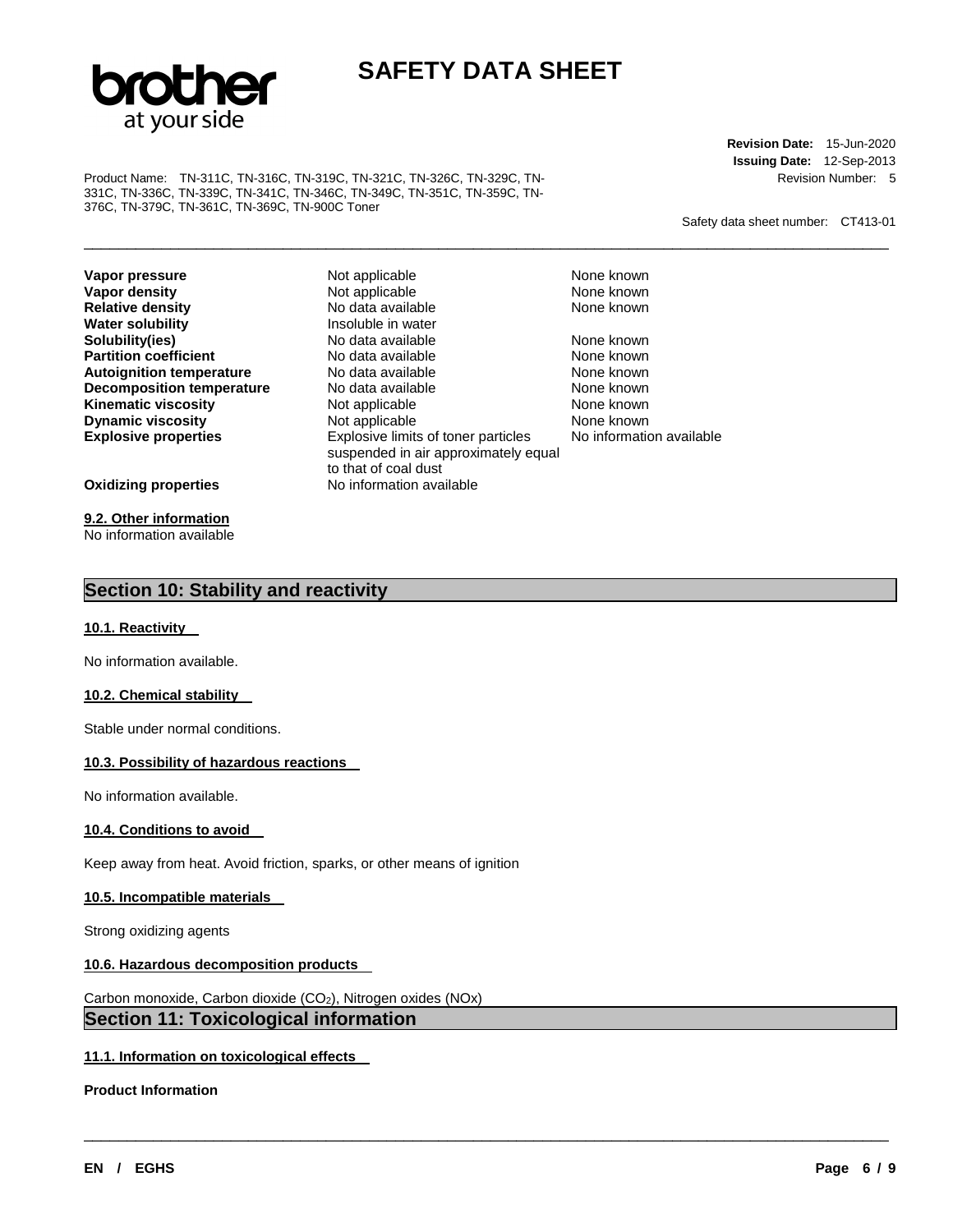

\_\_\_\_\_\_\_\_\_\_\_\_\_\_\_\_\_\_\_\_\_\_\_\_\_\_\_\_\_\_\_\_\_\_\_\_\_\_\_\_\_\_\_\_\_\_\_\_\_\_\_\_\_\_\_\_\_\_\_\_\_\_\_\_\_\_\_\_\_\_\_\_\_\_\_\_\_\_\_\_\_\_\_\_\_\_\_\_\_\_\_\_\_

Product Name: TN-311C, TN-316C, TN-319C, TN-321C, TN-326C, TN-329C, TN-331C, TN-336C, TN-339C, TN-341C, TN-346C, TN-349C, TN-351C, TN-359C, TN-376C, TN-379C, TN-361C, TN-369C, TN-900C Toner

**Revision Date:** 15-Jun-2020 **Issuing Date:** 12-Sep-2013 Revision Number: 5

Safety data sheet number: CT413-01

| <b>Inhalation</b>                        | Acute $LC_{50} > 5.24$ mg/l/4h (OECD 436 method)                                                                  |
|------------------------------------------|-------------------------------------------------------------------------------------------------------------------|
| Eye contact                              | No information available                                                                                          |
| <b>Skin contact:</b>                     | No information available                                                                                          |
| <b>Ingestion</b>                         | Acute $LD_{50}$ > 2000 mg/kg (OECD 420 method)                                                                    |
|                                          | The following values are calculated based on chapter 3.1 of the GHS document                                      |
| <b>ATEmix (oral)</b>                     | 3,950.00 mg/kg                                                                                                    |
| <b>Skin corrosion/irritation</b>         | May cause slight irritation (OECD 404 method)                                                                     |
| Serious eye damage/eye irritation        | Minimal irritant to the eye (OECD 405 method)                                                                     |
| <b>Respiratory or skin sensitization</b> | It is not a skin sensitizer (OECD 429 method)                                                                     |
| Germ cell mutagenicity                   | AMES test: Negative (OECD 471 method)                                                                             |
| <b>Carcinogenicity</b>                   | Ingredients of this product have not been classified as carcinogens according to IARC<br>monographs, NTP and OSHA |
| <b>Reproductive toxicity</b>             | Not classified.                                                                                                   |
| <b>STOT - single exposure</b>            | Not classified.                                                                                                   |
| <b>STOT - repeated exposure</b>          | Not classified.                                                                                                   |
| Aspiration hazard                        | Not classified.                                                                                                   |

\_\_\_\_\_\_\_\_\_\_\_\_\_\_\_\_\_\_\_\_\_\_\_\_\_\_\_\_\_\_\_\_\_\_\_\_\_\_\_\_\_\_\_\_\_\_\_\_\_\_\_\_\_\_\_\_\_\_\_\_\_\_\_\_\_\_\_\_\_\_\_\_\_\_\_\_\_\_\_\_\_\_\_\_\_\_\_\_\_\_\_\_\_

## **Section 12: Ecological information**

#### **12.1. Toxicity**

**Ecotoxicity** The environmental impact of this product has not been fully investigated.

Contains 0 % of components with unknown hazards to the aquatic environment.

### **12.2. Persistence and degradability**

#### No information available. **12.3. Bioaccumulative potential**

No information available.

#### **12.4. Mobility in soil**

No information available.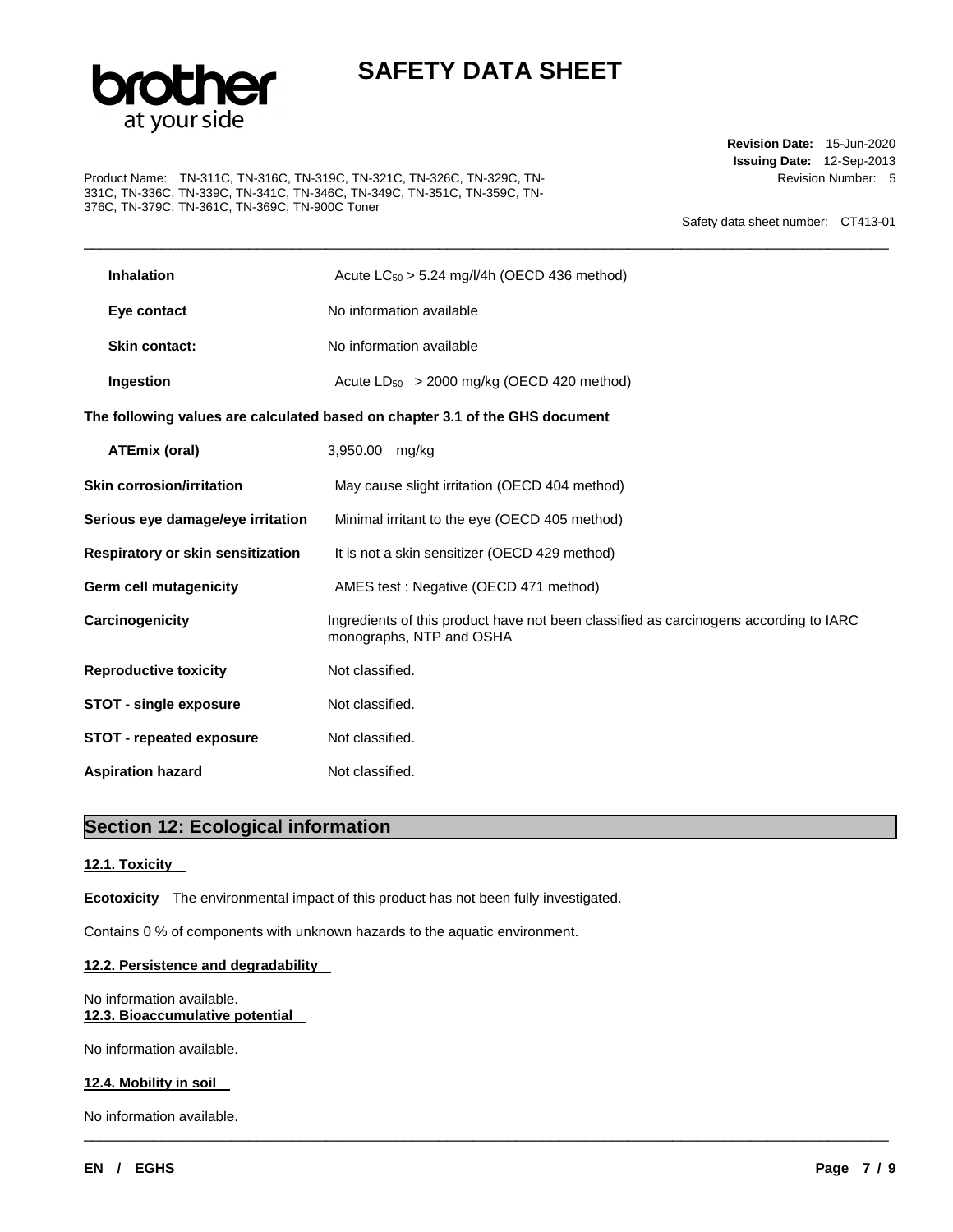

\_\_\_\_\_\_\_\_\_\_\_\_\_\_\_\_\_\_\_\_\_\_\_\_\_\_\_\_\_\_\_\_\_\_\_\_\_\_\_\_\_\_\_\_\_\_\_\_\_\_\_\_\_\_\_\_\_\_\_\_\_\_\_\_\_\_\_\_\_\_\_\_\_\_\_\_\_\_\_\_\_\_\_\_\_\_\_\_\_\_\_\_\_

Product Name: TN-311C, TN-316C, TN-319C, TN-321C, TN-326C, TN-329C, TN-331C, TN-336C, TN-339C, TN-341C, TN-346C, TN-349C, TN-351C, TN-359C, TN-376C, TN-379C, TN-361C, TN-369C, TN-900C Toner

**Revision Date:** 15-Jun-2020 **Issuing Date:** 12-Sep-2013 Revision Number: 5

Safety data sheet number: CT413-01

#### **12.5. Results of PBT and vPvB assessment**

This product contains no substance considered to be persistent, bioaccumulating nor toxic (PBT). This product contains no substance considered to be very persistent nor very bioaccumulating (vPvB).

#### **12.6. Other adverse effects**

No information available.

## **Section 13: Disposal considerations**

#### **13.1. Waste treatment methods**

Do not put toner or toner cartridges into a fire, this can cause fire to spread with the risk of causing burn injuries. Shred toner cartridges in a dust/explosion controlled environment. Finely dispersed particles may form explosive mixtures in the air. Dispose of in accordance with Federal, State, and local regulations

\_\_\_\_\_\_\_\_\_\_\_\_\_\_\_\_\_\_\_\_\_\_\_\_\_\_\_\_\_\_\_\_\_\_\_\_\_\_\_\_\_\_\_\_\_\_\_\_\_\_\_\_\_\_\_\_\_\_\_\_\_\_\_\_\_\_\_\_\_\_\_\_\_\_\_\_\_\_\_\_\_\_\_\_\_\_\_\_\_\_\_\_\_

## **Section 14: Transport information**

| .,<br>٠<br>.,<br>÷ |
|--------------------|
|                    |

| 14.1<br>14.2<br>14.3<br>14.4<br>14.5<br>14.6<br>14.7 | UN/ID no<br>Proper shipping name<br><b>Hazard Class</b><br><b>Packing group</b><br><b>Marine pollutant</b><br><b>Special Provisions</b><br>Transport in bulk according toNot applicable | Not regulated<br>Not regulated<br>Not regulated<br>Not regulated<br>Not applicable<br>None |
|------------------------------------------------------|-----------------------------------------------------------------------------------------------------------------------------------------------------------------------------------------|--------------------------------------------------------------------------------------------|
|                                                      | Annex II of MARPOL 73/78 and the                                                                                                                                                        |                                                                                            |
| <b>IBC Code</b><br><b>RID</b>                        |                                                                                                                                                                                         |                                                                                            |
| 14.1                                                 | UN/ID no                                                                                                                                                                                | Not regulated                                                                              |
| 14.2                                                 | Proper shipping name                                                                                                                                                                    | Not regulated                                                                              |
| 14.3                                                 | <b>Hazard Class</b>                                                                                                                                                                     | Not regulated                                                                              |
| 14.4                                                 | Packing group                                                                                                                                                                           | Not regulated                                                                              |
| 14.5                                                 | <b>Environmental hazard</b>                                                                                                                                                             | Not applicable                                                                             |
| 14.6                                                 | <b>Special Provisions</b>                                                                                                                                                               | <b>None</b>                                                                                |
| <u>ADR</u>                                           |                                                                                                                                                                                         |                                                                                            |
| 14.1                                                 | UN/ID no                                                                                                                                                                                | Not regulated                                                                              |
| 14.2                                                 | Proper shipping name                                                                                                                                                                    | Not regulated                                                                              |
| 14.3                                                 | <b>Hazard Class</b>                                                                                                                                                                     | Not regulated                                                                              |
| 14.4<br>14.5                                         | Packing group<br><b>Environmental hazard</b>                                                                                                                                            | Not regulated                                                                              |
|                                                      |                                                                                                                                                                                         | Not applicable<br>None                                                                     |
| 14.6                                                 | <b>Special Provisions</b>                                                                                                                                                               |                                                                                            |